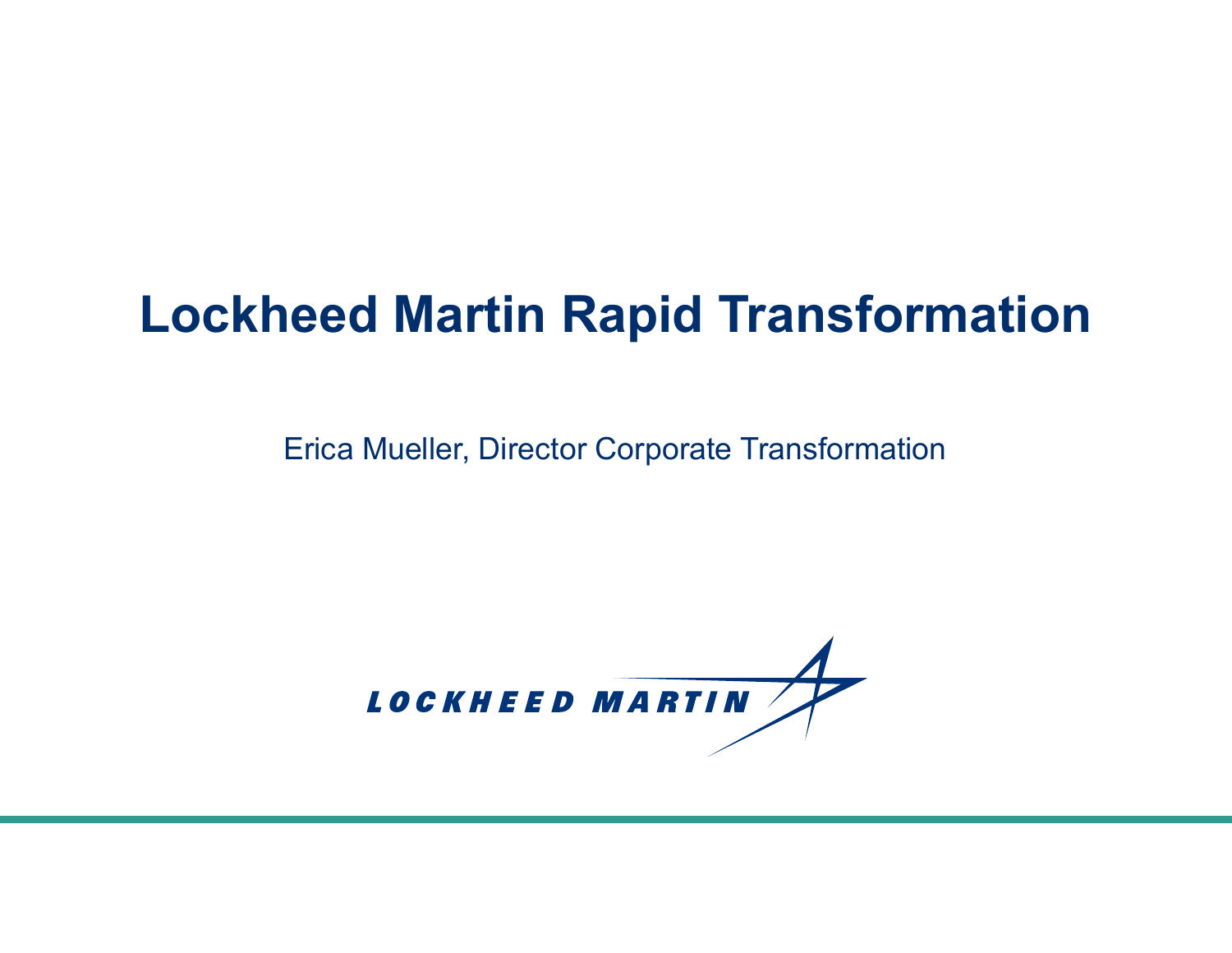# Vision for Rapid Transformation

| $\frac{1}{\sqrt{2}}$<br><b>All Digital Development Environment</b><br>that Delivers Model Based Designs to a<br><b>Smart Factory, Integrated Supply Chain,</b><br><b>Sustainment Assets &amp; Customers</b> | <b>All Digital Production Enterprise Derived</b><br>from Engineering Models that Supports<br><b>High Fidelity Factory and Build</b><br>SimulationsBuild Before You Build                                                                              | <b>Fully Integrated Advanced</b><br>$60 -$<br><b>Manufacturing Capabilities Along</b><br>with Human Augmentation<br>o |
|-------------------------------------------------------------------------------------------------------------------------------------------------------------------------------------------------------------|-------------------------------------------------------------------------------------------------------------------------------------------------------------------------------------------------------------------------------------------------------|-----------------------------------------------------------------------------------------------------------------------|
| <b>Preserves High Level of Systems</b><br><b>Engineering Discipline &amp;</b><br><b>Maintains Strong Corporate</b><br><b>Culture Around Product Safety</b>                                                  | <b>Recognized World Class</b><br><b>OneLM Software Factory</b>                                                                                                                                                                                        | <b>Model-Based Definition of</b><br><b>Advanced Sustainment</b><br><b>Architectures</b>                               |
| <b>Common MBE Architectures Across</b><br><u>දු ප</u><br><b>BAs that Support Simulation Based</b><br>B<br>Verification and High Degree of<br><b>Collaboration Across Enterprise</b>                         | <b>Full Implementation of Digital Twin Capability</b><br>through Integration of MBSE Artifacts, Design<br>僵<br>Models, Physics Based Simulations, and<br><b>Manufacturing &amp; Sustainment Data</b><br><b>Optimized by AI and Advanced Analytics</b> | <b>Adoption Metrics &amp; Measures</b><br>of Effectiveness to Confirm<br><b>Value Creation</b>                        |

#### Speed to Market with Value Creating Capabilities is #1 Objective



2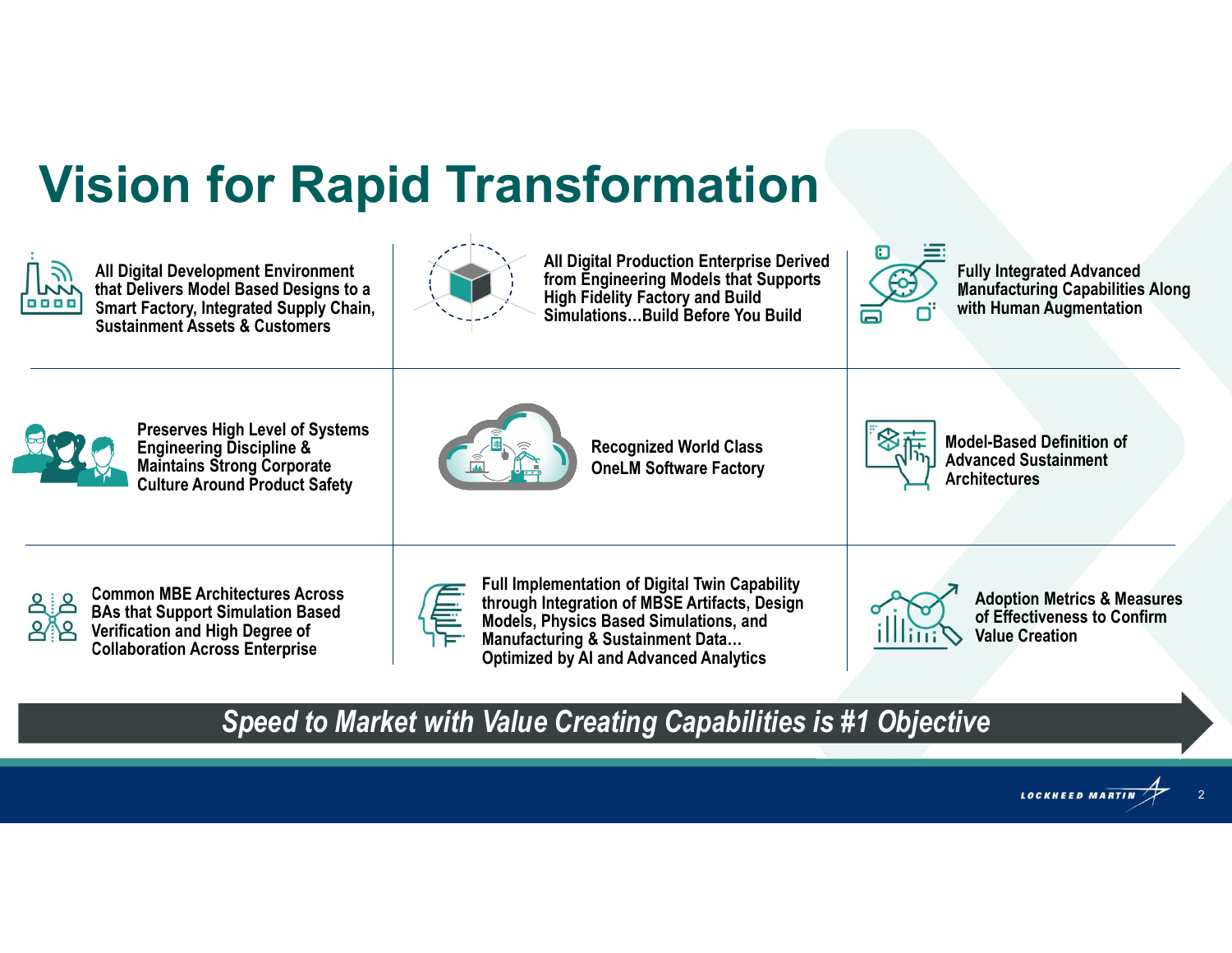## Lockheed Martin Transformation Focus…



#### …Optimize the Value Chain Across the Product Life Cycle